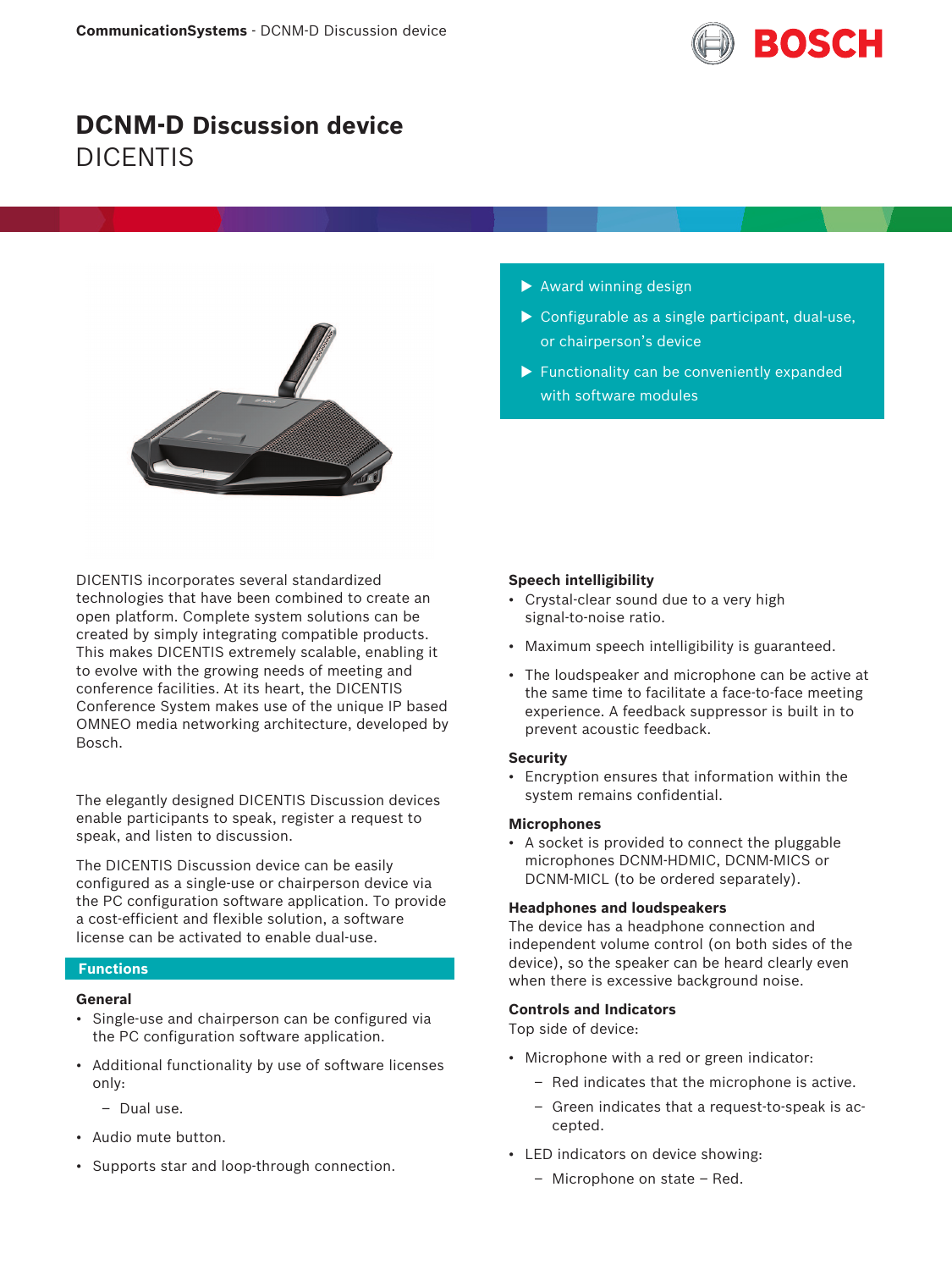- Possible‑to‑speak White.
- Priority White (Chairperson only).
- Request-to-speak Green.

Left and right-hand side of the device:

• Rotary controls for independent headphone volume control.

## **Interconnections**

- Socket for pluggable microphone.
- Two 3.5 mm (0.14 in) headphone sockets stereo jack type.
- 2x RJ45 compatible connection for system communication and power.
- Hot Plug-and-play.

## **Certifications and approvals**

| Region | Regulatory compliance/quality marks |                |
|--------|-------------------------------------|----------------|
| Europe | CF.                                 | DECL EC DCNM-D |
|        |                                     |                |

## **Parts included**

| Quantit Component                 |
|-----------------------------------|
|                                   |
| DCNM-D DICENTIS Discussion device |

### **Technical specifications**

## **Electrical**

| Supply voltage        | 48 VDC                                       |
|-----------------------|----------------------------------------------|
| Power consumption     | 3.1 W                                        |
|                       |                                              |
| Frequency response    | 100 Hz to 20 kHz (-3 dB<br>at nominal level) |
| THD at nominal level  | $< 0.1 \%$                                   |
| Dynamic range         | $> 90$ dB                                    |
| Signal-to-noise ratio | $> 90$ dB                                    |

#### **Audio inputs**

| Nominal microphone | 80 dB SPL according to  |
|--------------------|-------------------------|
| input              | ISO22259 (IEC60914)     |
| Maximum microphone | 110 dB SPL according to |
| input              | ISO22259 (IEC60914)     |

### **Audio outputs**

| Loudspeaker nominal<br>output | 72 dB SPL at 0.5 m       |
|-------------------------------|--------------------------|
| Loudspeaker maximum<br>output | 87 dB SPL                |
| Headphone nominal<br>output   | $0$ dBV                  |
| Headphone maximum<br>output   | 3 dBV                    |
| Headphone load<br>impedance   | $>$ 32 ohm $<$ 1 $k$ ohm |
| Headphone output<br>power     | 65 mW                    |

## **Mechanical**

| Mounting                                                 | Tabletop                                               |
|----------------------------------------------------------|--------------------------------------------------------|
| Dimensions $(H \times W \times D)$<br>without microphone | 72 x 259 x 139 mm<br>$(2.8 \times 10.2 \times 5.5)$ in |
| Color (top and base)                                     | Traffic black (RAL 9017)                               |
|                                                          |                                                        |
| Weight                                                   | Approx. 955 g (2.1 lb)                                 |

## **Environmental**

| Operating temperature                | 5 °C to +45 °C<br>$(41$ of to +113 of)      |
|--------------------------------------|---------------------------------------------|
| Storage and transport<br>temperature | $-30$ °C to $+70$ °C<br>(-22 °F to +158 °F) |
| Relative humidity                    | $< 90 \%$ , $> 5\%$                         |

## **Ordering information**

## **DCNM-D Discussion device**

DICENTIS Discussion device with discussion functionality. Dual-use functionality by use of software license. Choice of pluggable microphone to be ordered separately.

Order number **DCNM-D | F.01U.313.726**